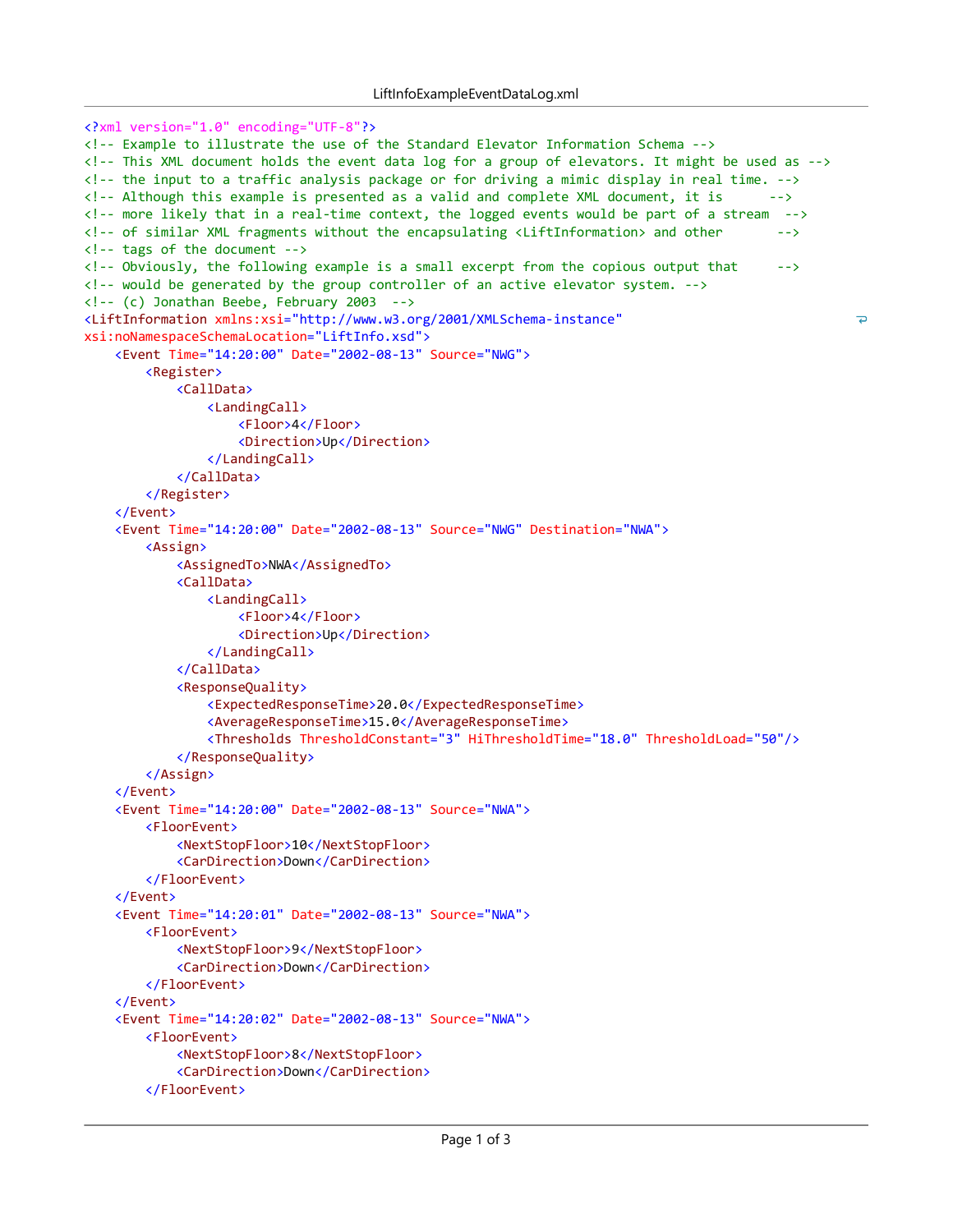```
</Event>
<Event Time="14:20:03" Date="2002-08-13" Source="NWA">
    <FloorEvent>
        <NextStopFloor>7</NextStopFloor>
        <CarDirection>Down</CarDirection>
    </FloorEvent>
</Event>
<Event Time="14:20:06" Date="2002-08-13" Source="NWA">
    <FloorEvent>
        <NextStopFloor>6</NextStopFloor>
        <CarDirection>Down</CarDirection>
    </FloorEvent>
</Event>
<Event Time="14:20:08" Date="2002-08-13" Source="NWA">
    <FloorEvent>
        <NextStopFloor>5</NextStopFloor>
        <CarDirection>Down</CarDirection>
    </FloorEvent>
</Event>
<Event Time="14:20:10" Date="2002-08-13" Source="NWA">
    <FloorEvent>
        <NextStopFloor>4</NextStopFloor>
        <CarDirection>Down</CarDirection>
    </FloorEvent>
</Event>
<Event Time="14:20:10" Date="2002-08-13" Source="NWA">
    <Cancel>
        <CallData>
            <LandingCall>
                <Floor>0</Floor>
                <Direction>Up</Direction>
            </LandingCall>
        </CallData>
    </Cancel>
</Event>
<Event Time="14:20:13" Date="2002-08-13" Source="NWA">
    <DoorEvent>
        <DoorState State="false">Locked</DoorState>
    </DoorEvent>
</Event>
<Event Time="14:20:13" Date="2002-08-13" Source="NWA">
    <DoorEvent>
        <DoorState State="false">Closed</DoorState>
    </DoorEvent>
</Event>
<Event Time="14:20:14" Date="2002-08-13" Source="NWA">
    <DoorEvent>
        <DoorState State="true">LimitedOpened</DoorState>
    </DoorEvent>
</Event>
<Event Time="14:20:15" Date="2002-08-13" Source="NWA">
    <DoorEvent>
        <DoorState State="true">Opened</DoorState>
    </DoorEvent>
</Event>
<Event Time="14:20:15" Date="2002-08-13" Source="NWA">
```